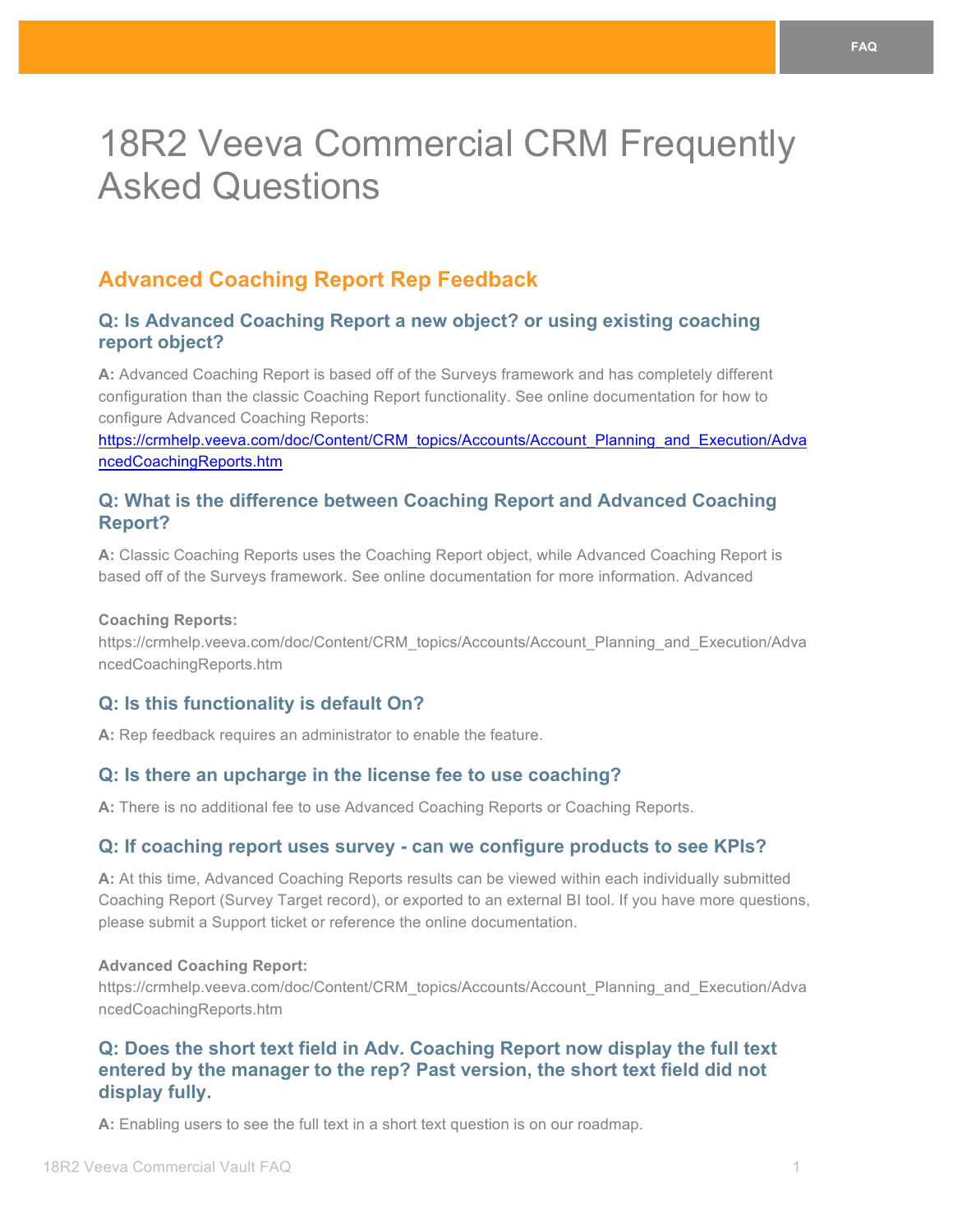## **Q: Can we enable approval process in coaching report?**

**A:** Advanced Coaching Reports allows a Coach to fill out a Coaching Report and send it to Rep so the Rep can review it and comment on it (if Employee Commenting is configured). We are investigating additional approval workflows to expand the capabilities of Advanced Coaching Reports. If you have specific ideas, please submit a request to your CSM or on the CRM Community Portal.

## **Q: Would we need to create the coaching report from scratch if moving from existing Coaching Report configuration to the new Advanced CR?**

**A:** Yes, you will need to recreate coaching reports if you switch from classic Coaching Reports to Advanced Coaching Reports.

## **Q: Is it available on iPhone?**

**A:** Advanced Coaching Reports is not currently available on the iPhone.

#### **Q: Are there reporting capabilities?**

**A:** At this time, there are no reporting capabilities beyond standard SFDC reporting. However, the data is structured in a way that can be easily exported into in-house BI tools.

## **CLM**

## **Q: Can we configure the columns in CLM presentation view? Can we add expiration date field?**

**A:** Yes, you can configure what columns display in the table view for CLM by populating the CLM\_Presentation\_Grouping Veeva Message. Yes, you can add the expiration date field if it's a field on CLM Presentations.

## **Q: In addition to the CLM presentation view, can "favorite" a specific slide in a presentation?**

**A:** At this time, you can only favorite a presentation and cannot favorite a specific slide.

## **Q: Do we still have the Media "Save for later" feature?**

**A:** Yes, Save for Later still exists.

## **Q: There are some CLM presentation where no product is assigned, How is that?**

**A:** In Veeva CRM, CLM Presentations do not have to have a product assigned to them. However, an administrator can configure the product field to be required. You should follow up with your company administrator if you have additional questions.

#### **Q: Will local admins be able to enter keywords for each CLM presentation?**

**A:** Yes, admins can populate the keyword field for each CLM presentation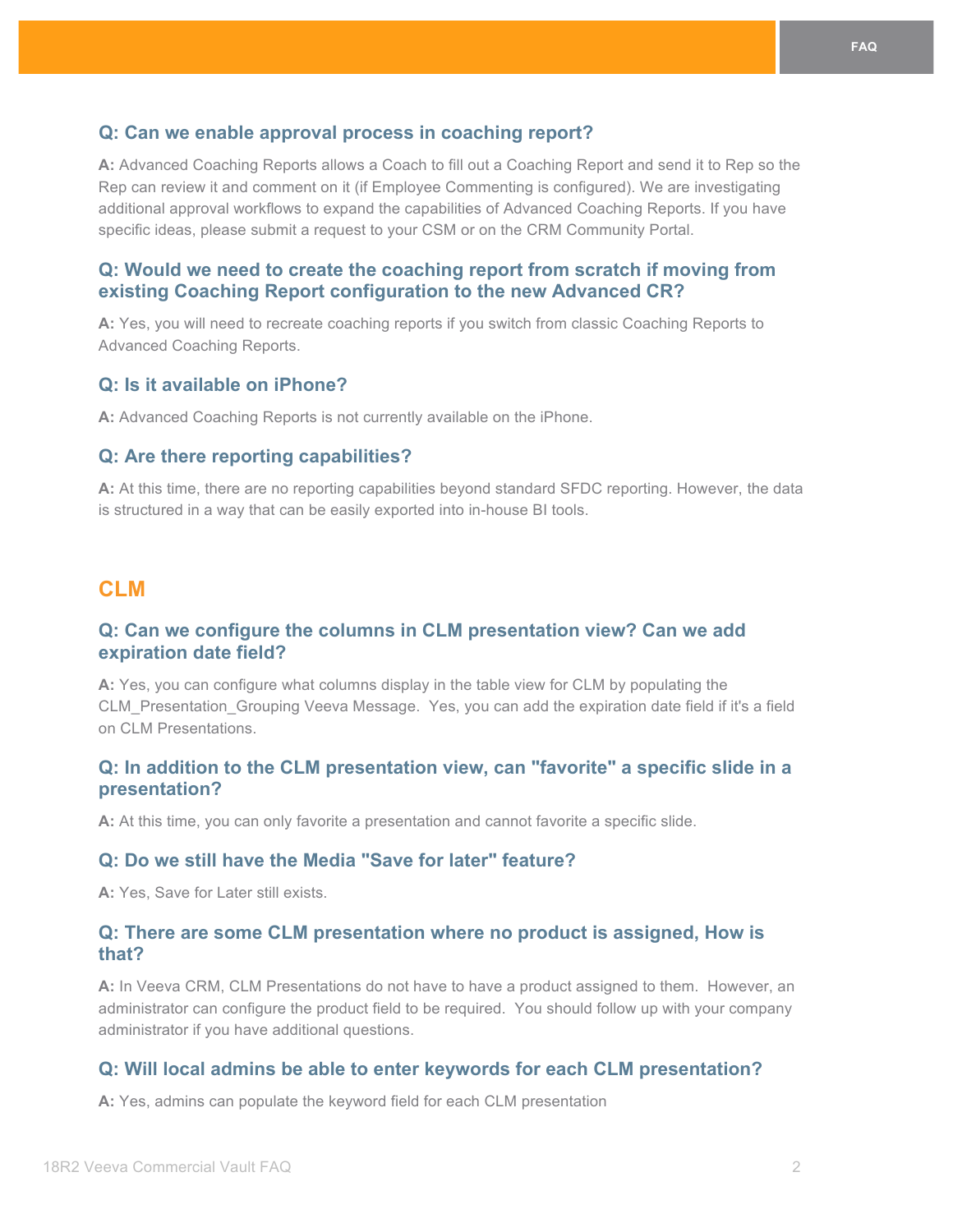## **Q: How long are the recently shown ISAs available under RECENT?**

**A:** They will remain until there are more than 128 presentations in the Recents view. After 128 presentations, the most recently viewed will replace the oldest presentation.

# **CLM for Engage Meetings Hosted Online**

#### **Q: Will desktop CLM media player be available to non-Engage customers?**

**A:** At this time, the desktop CLM media player is only available for use with Engage Meeting.

#### **Q: Can the CLM content can be re-used for engage?**

**A:** The majority of existing CLM HTML content must be adapted to render properly on the CRM Engage desktop Media Library. Veeva recommends that customers test content in the CRM Engage App media player to evaluate how it renders. Content created through Vault's Create Presentation or Single Doc will work natively.

#### **Q: When will Remote meeting be active from the iPad?**

**A:** Engage Meeting is already available from the iPad. Please contact your Account Executive if you would like to acquire licenses.

## **Q: The download use to be automatic for all pieces. Will it be on demand right now - only download the ones you need?**

**A:** The CRM Engage App media player allows users to download a specific presentation. They can also choose to download all presentations at one time. If a user has previously downloaded a presentation and it has changed, the app will automatically download the update to that presentation.

#### **Q: Will the download content be editable when downloaded to desktop?**

**A:** Downloaded content is not editable.

## **Q: Will you be able to share CLM content without needing Engage? If not, is it on the roadmap?**

**A:** At this time, the desktop CLM media player is only available for use with Engage Meeting. It is not on the roadmap to decouple it from Engage Meeting at this time but we will continue to evaluate additional use cases.

## **Q: Is it possible to send the remote meeting link to an customer without Opt In already approved?**

**A:** Users can send an invitation to an Engage Meeting without having captured an Opt-In record. Since Engage Meetings are transactional in nature, it does not need to have consent to send the link.

## **Q: Will the HCP be required to install anything on their own laptop or computer?**

**A:** HCPs can join an Engage Meeting through the browser without having to download anything. HCPs can also install the HCP Engage App from the Android or iOS store and join from their mobile devices.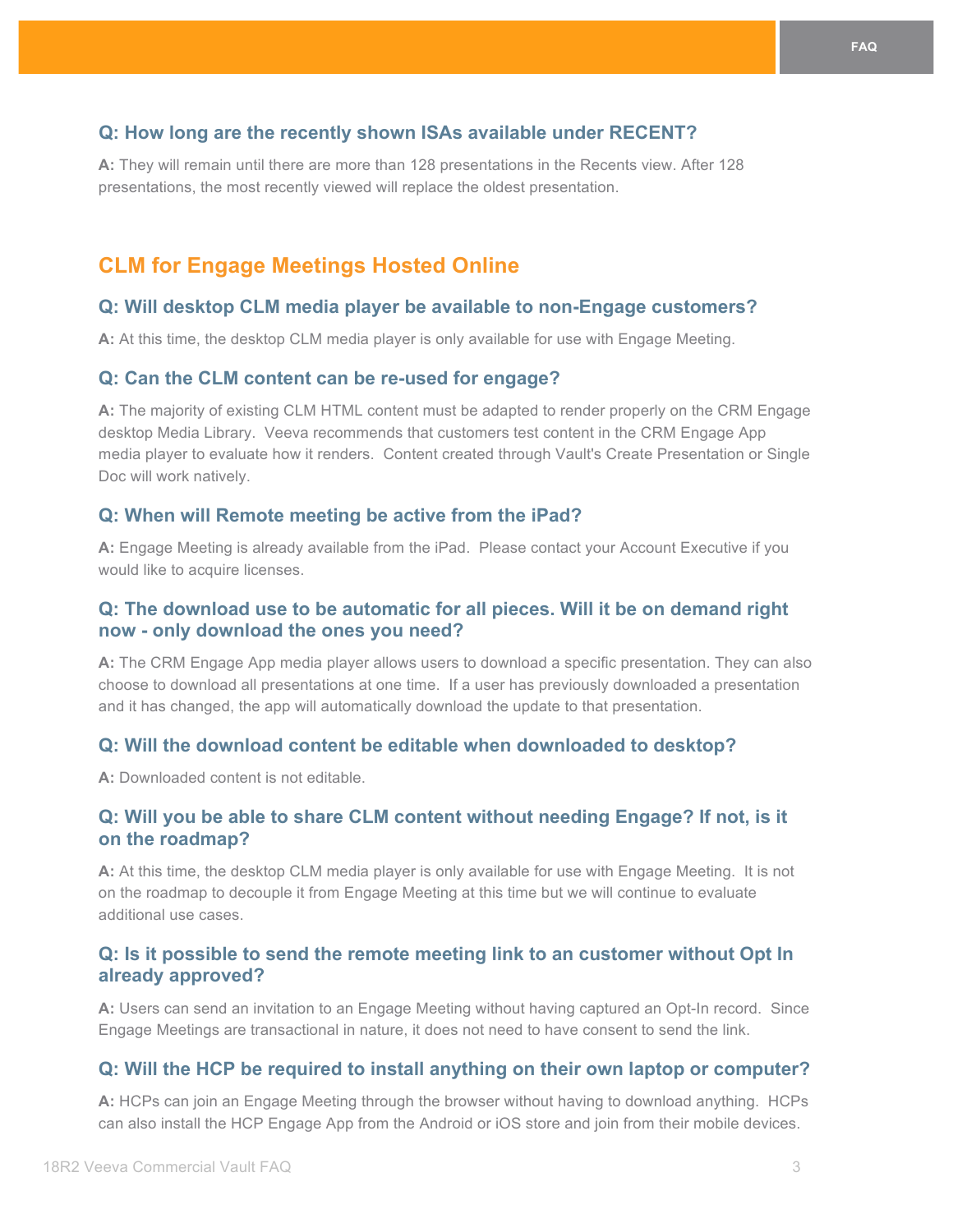## **Q: Can user interact with the content in the viewable area or are these just static slides?**

**A:** Users can interact with the content while presenting to the HCP. HCPs cannot interact with the content they are viewing.

## **Q: Is CRM Engage app needed on the PC prior to click on Start in online call?**

**A:** If it is not installed yet, when the user clicks the Start button, the download of the app will begin and the user will need to install.

## **Q: How do we / when can we install the Engage Meeting Online Player?**

**A:** The Engage Meeting Online Player will be available shortly after the 18R2 Production release. An install link can be configured for the CRM Online home page, or the first time a user clicks the Start button, the app will automatically download.

#### **Q: When will meetings be available on the iPhone?**

**A:** Engage Meetings on the iPhone is not currently targeted for a specific release.

# **iPhone**

## **Q: Is the account limit for iPhone is still 15K records?**

**A:** The account limit for iPhone is the same as for iPad. We recommend a max of 15,000 accounts.

#### **Q: Is there a new record type on VMOC for iPhone?**

**A:** There is a new pick list value in the Device Type field for iPhone.

#### **Q: Is the Veeva CRM for iPhone app a separate .ipa or thee same app?**

**A:** Veeva CRM on iPhone is the same .ipa as Veeva CRM on iPad.

## **Q: Assume reps need to synch iPhones & iPads independently to view information across devices?**

**A:** Yes, in 18R2, users will need to sync iPhones and iPads independently. We are targeting to have real time architecture in place during the 18R3 release. At that time, users will no longer need to manually keep the devices in sync.

#### **Q: Is landscape mode available in the iPhone app?**

**A:** The iPhone UI is only in portrait mode at this time.

#### **Q: Can I see spear of influence - Affiliation data?**

**A:** Affiliation data can be reviewed through the Account Related Lists or through a custom My Insights visualization. The Sphere of Influence control is not yet available on the iPhone.

## **Q: Is this an offline or online app for iPhone, and does it take up storage space?**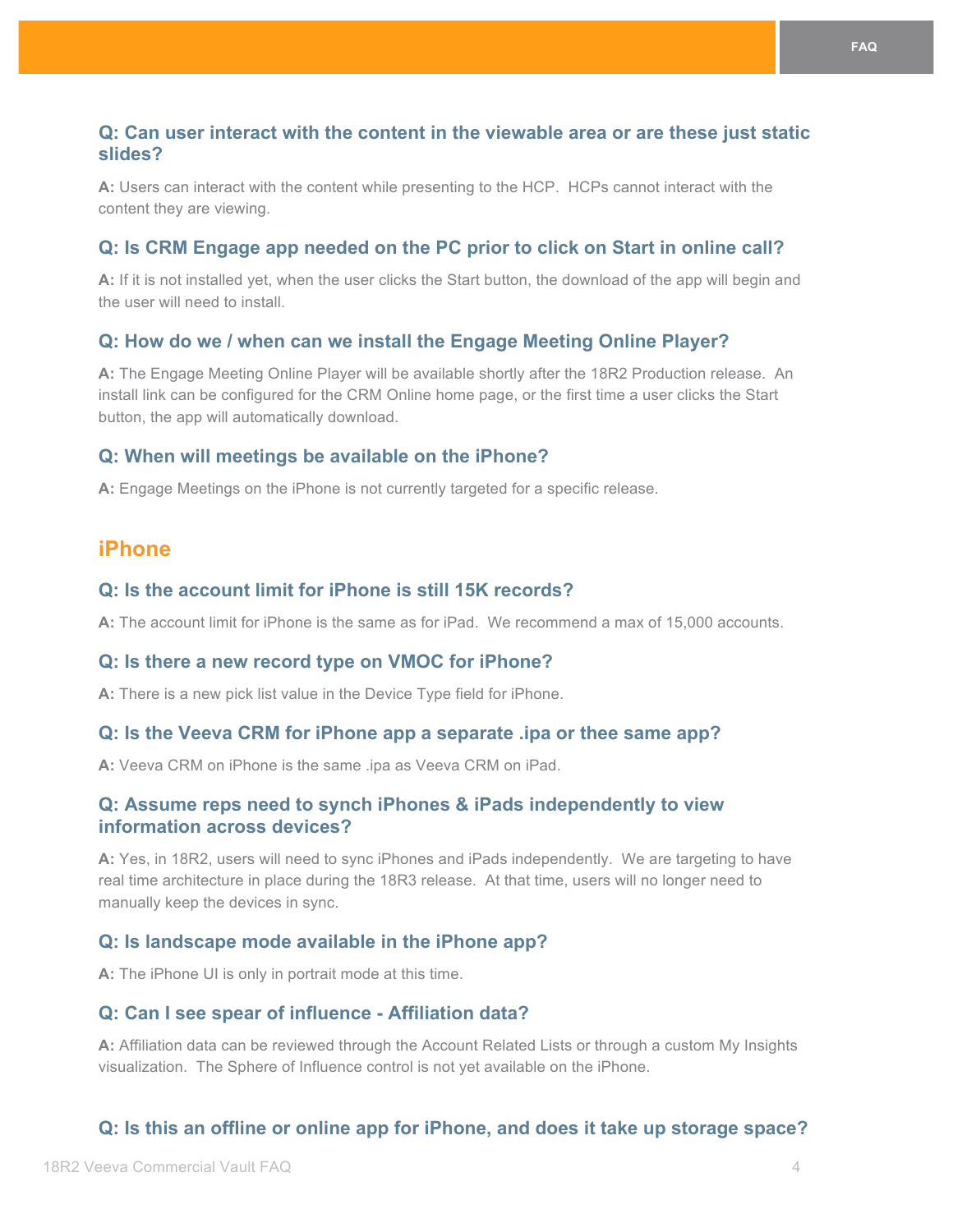**A:** Veeva CRM on iPhone works similarly to iPad and can be used when the user has no internet connection. It does take up storage space.

#### **Q: Can signature be captured for calls created on iPhone?**

**A:** Signature capture is not yet available for the iPhone.

## **Q: If I have to describe CRM on iPhone features to business in one line, what is supported on iPhone?**

**A:** The first version of CRM on iPhone supports Accessing Account Lists and Views, viewing the Account Detail page, viewing related lists, Call Reporting Basics (Attendees, Detailing, Key Messages, Product Discussions), My Schedule Agenda view, My Insights, and iOS Push Notifications.

## **Q: When will Meetings be available on the iPhone and will approval flow work correctly**

**A:** Events Management on the iPhone is not currently targeted for a specific release.

## **My Schedule Maps**

## **Q: With the map view - can you limit it to just show the primary address for a given HCP - or will they show up on the map based on all their active address in CRM?**

**A:** The map view will only display on address per Account. If Primary Address exists, this is the address that will be plotted on the map.

#### **Q: Is the map works for all the regions?**

**A:** Yes, the map works for all regions.

# **Sunrise**

## **Q: The auto sync in Sunrise....does it auto sync when connected to Wi-Fi or both Wi-Fi and SIM card? If both can I turn off the ability to sync via SIM card even if the SIM is active?**

**A:** Real Time Architecture is currently targeted for the 18R3 release. Users can use standard iOS settings to control Veeva CRM's data usage.

## **Q: Do you need to have MyInsights licenses to make the Sunrise Quick Start Guide available?**

**A:** Yes, users need to have MyInsights license to use the MyIngishts Sunrise Quick Start Guide.

#### **Q: In My Account tab Map View, Is there any option to search for accounts?**

**A:** Users can search for accounts in the My Schedule maps view. Searching is not available from the My Accounts map view.